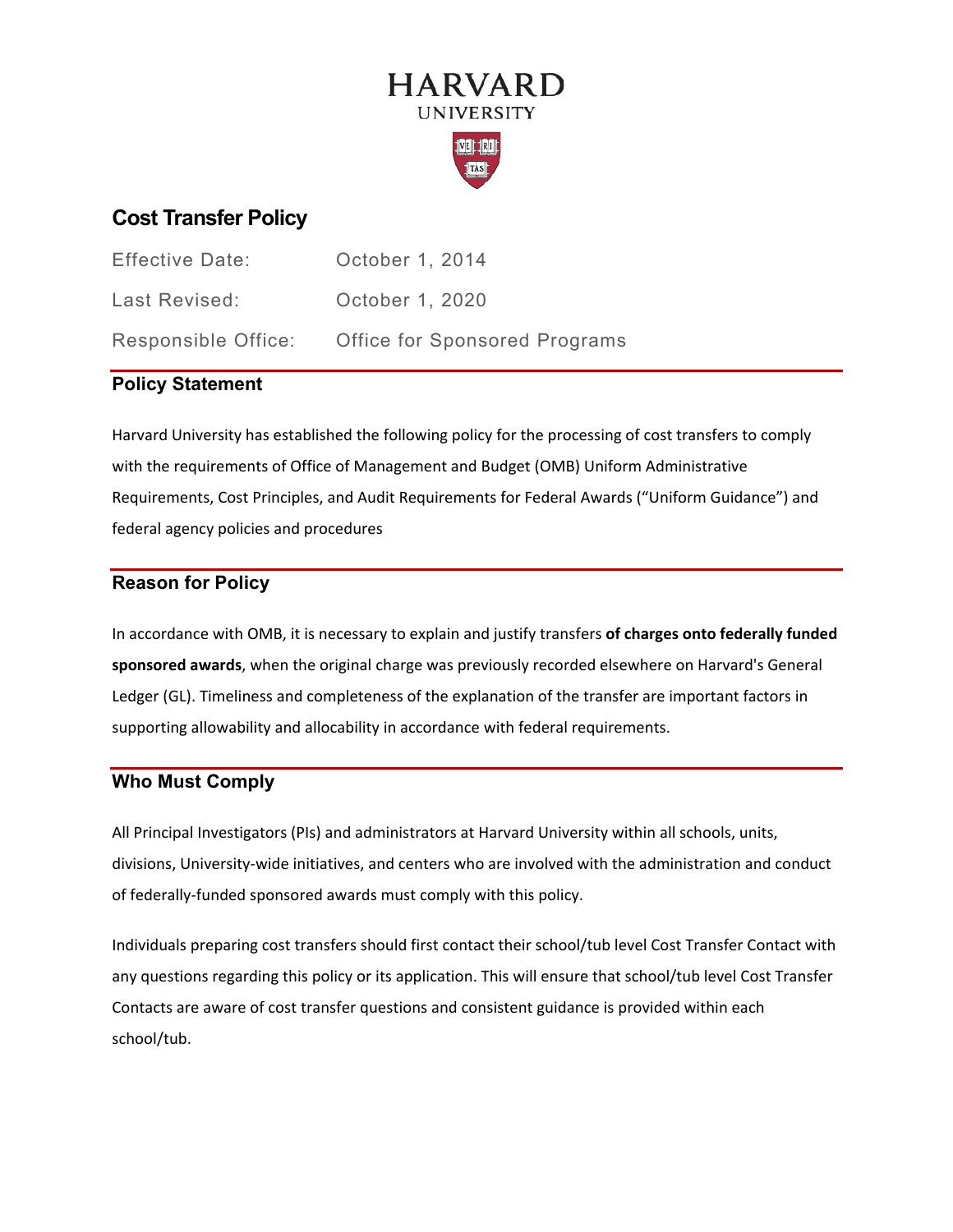#### **Roles and Responsibilities**

**Principal Investigators (PIs)** take primary responsibility for ensuring compliance with federal regulations as well as the monitoring of expenditures, timely correction of errors, and proper allocation of expenses.

**Grant managers and Department/Local level managing units (individuals responsible for account monitoring/management)** assist PIs in the timely review and reconciliation of expenditures, prepare cost transfers and maintain adequate documentation of costs, and ensure that all personnel engaged in the financial administration of federally funded sponsored awards are familiar with this policy; ensure that the costs transferred are allocable, allowable, and reasonable, prepare and submit timely approved Cost Transfer Form, Corrective Action Plan (CAP) if required, and retain copies of all related supporting documentation in accordance with the University record retention regulations; responsible for approving all under 90-day<sup>1</sup> cost transfers if granted "authorized approver" designation by their school/tub-level official. *If a cost transfer is rejected, it is the responsibility of the local level managing unit to ensure that the cost is removed and assigned to a non-sponsored account in a timely manner.*

Authorized approver(s) have the authority to sign under 90-day<sup>1</sup> cost transfers. These individuals are approved by school/tub level officials and can only be assigned in local areas with sufficient internal control in place and no recent history of relevant internal or external audit findings. In the absence of a departmental authorized approver, this responsibility shifts to the school/tub level or to OSP. Consult your local school/tub level official for guidance.

**School/tub level officials** provide oversight and are responsible for ensuring that local units abide by this policy and accompanying procedures when processing cost transfers. School/tub level officials are also responsible for the approval of all, over 90-day<sup>1</sup> cost transfers before submission to OSP. School/tub level officials grant authorized approver designation to local level managing units. If a school/tub level official does not grant a local level managing unit authorized approver status to approve under 90-day<sup>1</sup> cost transfers, then the school/tub level official will approve. Consult your local school/tub level official for guidance.

**Office for Sponsored Programs (OSP)** is responsible for maintaining the policy and accompanying procedures, addressing questions regarding the policy, approving over 90-day<sup>1</sup> cost transfers, and approving under 90-day cost transfers in the absence of a school or local authorized approver.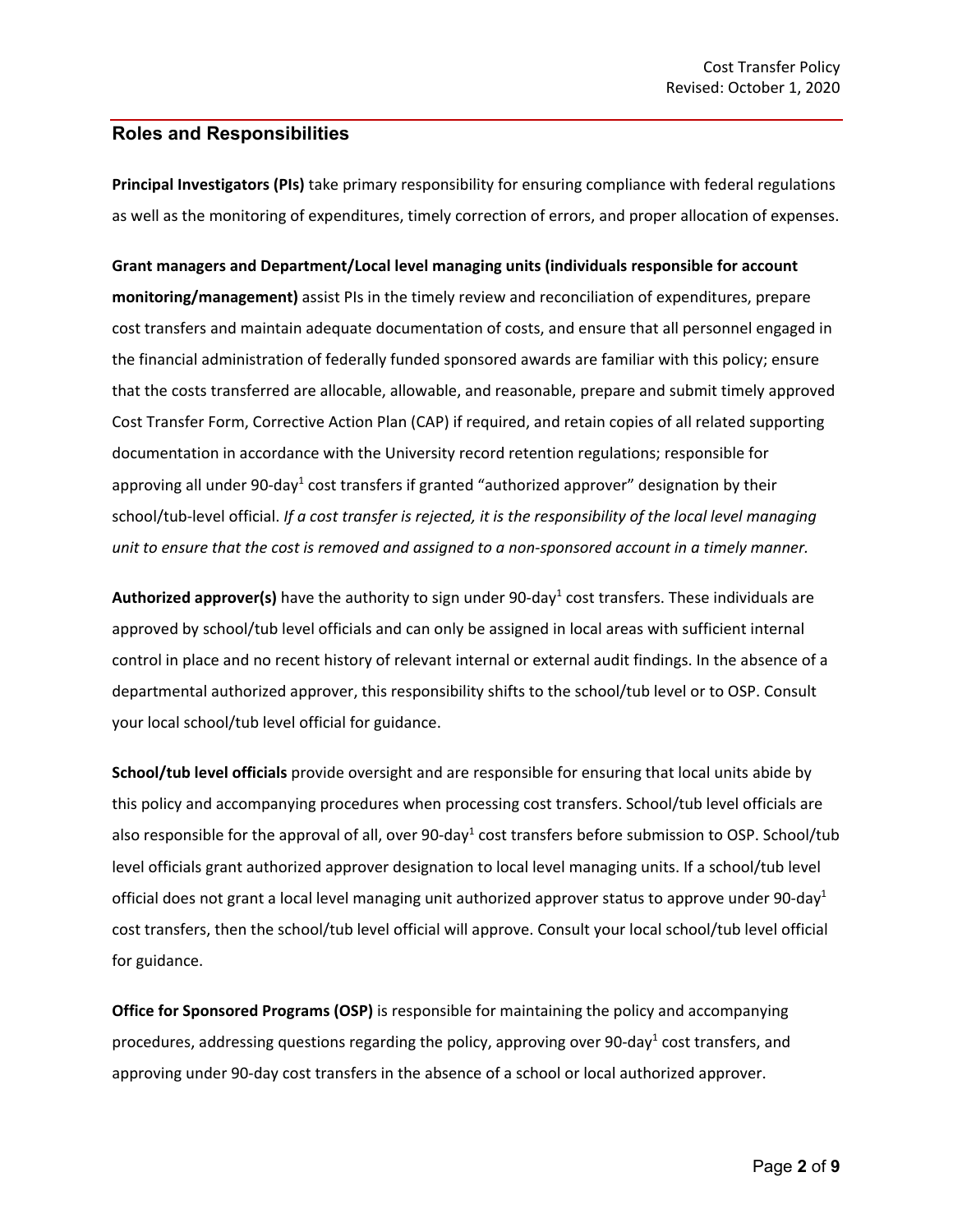## **Cost Transfer Policy**

A cost transfer (CT) is a transfer of an expense onto a federally-funded sponsored award previously recorded elsewhere on Harvard's General Ledger (GL) **and** identified by Harvard as requiring institutional approval before it can be posted to the GL.

Cost transfer requests for expenses that are 90 calendar days or more from the original posting date<sup>1</sup> require approval and additional documentation to comply with federal cost principals including, allowable, allocable, and reasonableness.

Cost transfers are for correcting errors and are not to be used as a means of managing available cash balances. Project fund are not interchangeable, and the integrity of each grant account must be maintained.

Cost transfers that are generally unallowable include those transfers that affect:

- a previously submitted financial report;
- a carryforward request required by sponsor;
- a previously submitted final invoice; and/or
- a final figure (expenditures) previously confirmed by the department.
- an invalid sponsored code combination not corrected within 90 days

Contact OSP for guidance if you have any of the above. Exceptions are rare and require both OSP and school/tub level review and approval.

The following items do not require a cost transfer and should be processed as a journal:

- A single direct cost of \$1,000 or less
- A debit made within the same accounting period (same month) regardless of the original transaction amount
- A debit to a non-federal funding source
- Only credits a federal award
- Only corrects Period of Work Performed or HUID
- Only corrects tub, org, and/or root of the costing string
- Only corrects object codes in the non-salary range<sup>2</sup>
- Only transactions that post to balance sheet object codes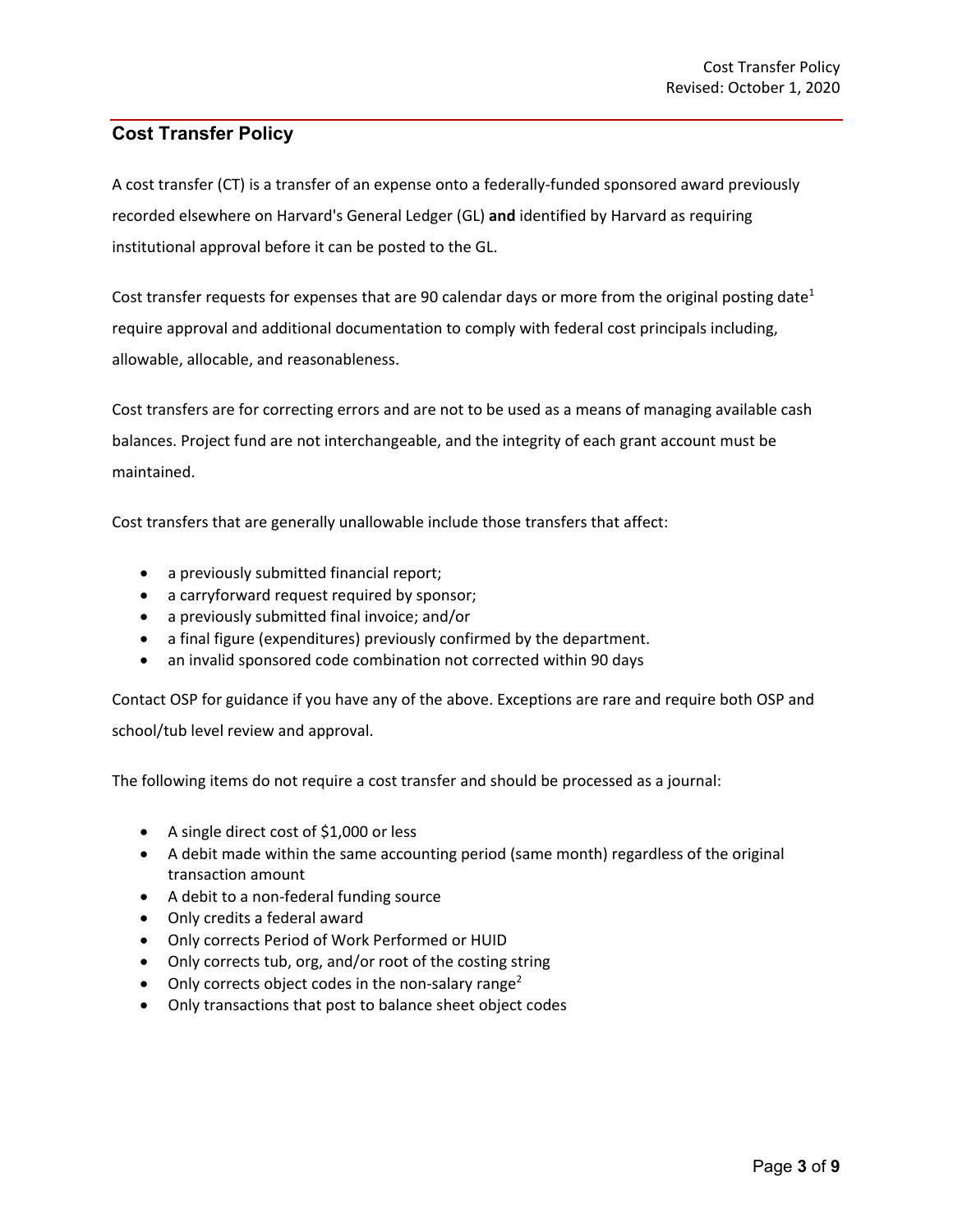# **Transaction Types and Cost Transfer Form Requirements**

| <b>Transaction Type</b>                                                                            | A Cost Transfer Form is required when the original single direct cost<br>transaction is over \$1,000 and a debit on a federally- funded sponsored<br>award and:                                                                                                                                                                                                                                                                                                                                                                                                                                                                                                                                             |
|----------------------------------------------------------------------------------------------------|-------------------------------------------------------------------------------------------------------------------------------------------------------------------------------------------------------------------------------------------------------------------------------------------------------------------------------------------------------------------------------------------------------------------------------------------------------------------------------------------------------------------------------------------------------------------------------------------------------------------------------------------------------------------------------------------------------------|
| Salary on an Annual<br>Effort Statement <sup>3</sup>                                               | Salary is being moved after 90 days. <sup>1</sup><br>Or                                                                                                                                                                                                                                                                                                                                                                                                                                                                                                                                                                                                                                                     |
| (Object codes include<br>6010, 6020, 6030 or<br>6040.                                              | Salary is part of a previously certified effort statement.<br>Or<br>The effort certification deadline has passed.                                                                                                                                                                                                                                                                                                                                                                                                                                                                                                                                                                                           |
| Salary on a Quarterly<br>Effort Statement <sup>3</sup>                                             |                                                                                                                                                                                                                                                                                                                                                                                                                                                                                                                                                                                                                                                                                                             |
| (Object codes include<br>6050, 6051, 6059,                                                         | Salary is part of a previously certified effort statement.<br>Or                                                                                                                                                                                                                                                                                                                                                                                                                                                                                                                                                                                                                                            |
| 6070, 6071, 6079,<br>6080, 6089, 6090,<br>6110, 6120, 6140,<br>6150, or 6152.)                     | The effort certification deadline has passed.                                                                                                                                                                                                                                                                                                                                                                                                                                                                                                                                                                                                                                                               |
| <b>Prepaid Tuition</b><br><b>Remission Related to</b><br>Salary (Object Code<br>6140) Transactions | The salary (object code 6140) related to the tuition remission (object code<br>6430) is part of a previously certified effort statement OR the effort<br>certification deadline has passed.<br>Or                                                                                                                                                                                                                                                                                                                                                                                                                                                                                                           |
| (The tuition<br>remission and tuition<br>support object code<br>6430.                              | Adjustments are made to tuition remission after 90 days <sup>1</sup> of the posting of<br>the related salary regardless of the original tuition remission transaction date<br>posted to the GL.                                                                                                                                                                                                                                                                                                                                                                                                                                                                                                             |
| All Other<br>Transactions                                                                          | Does not meet any of these exemptions:<br>The transfer is within the same fund and is not a sponsored invalid<br>$\bullet$<br>code combination over 90 days<br>Corrects a sponsored invalid code combination within 90 days<br>$\bullet$<br>Transfers allowable pre-award expenses made within 90 days<br>$\bullet$<br>The result of a routine allocation made within 90 days for initial<br>$\bullet$<br>distribution of shared service or service charges based on a<br>documented allocation methodology<br>allocates stipend <sup>3</sup> tuition support (obj. code 6430) and stipend<br>$\bullet$<br>payments (obj. codes 6440, 6450, 6452 and 6455 are not certified in<br>ecrt) made within 90 days |

*Table 1: Transaction Types and Cost Transfer Form Requirements*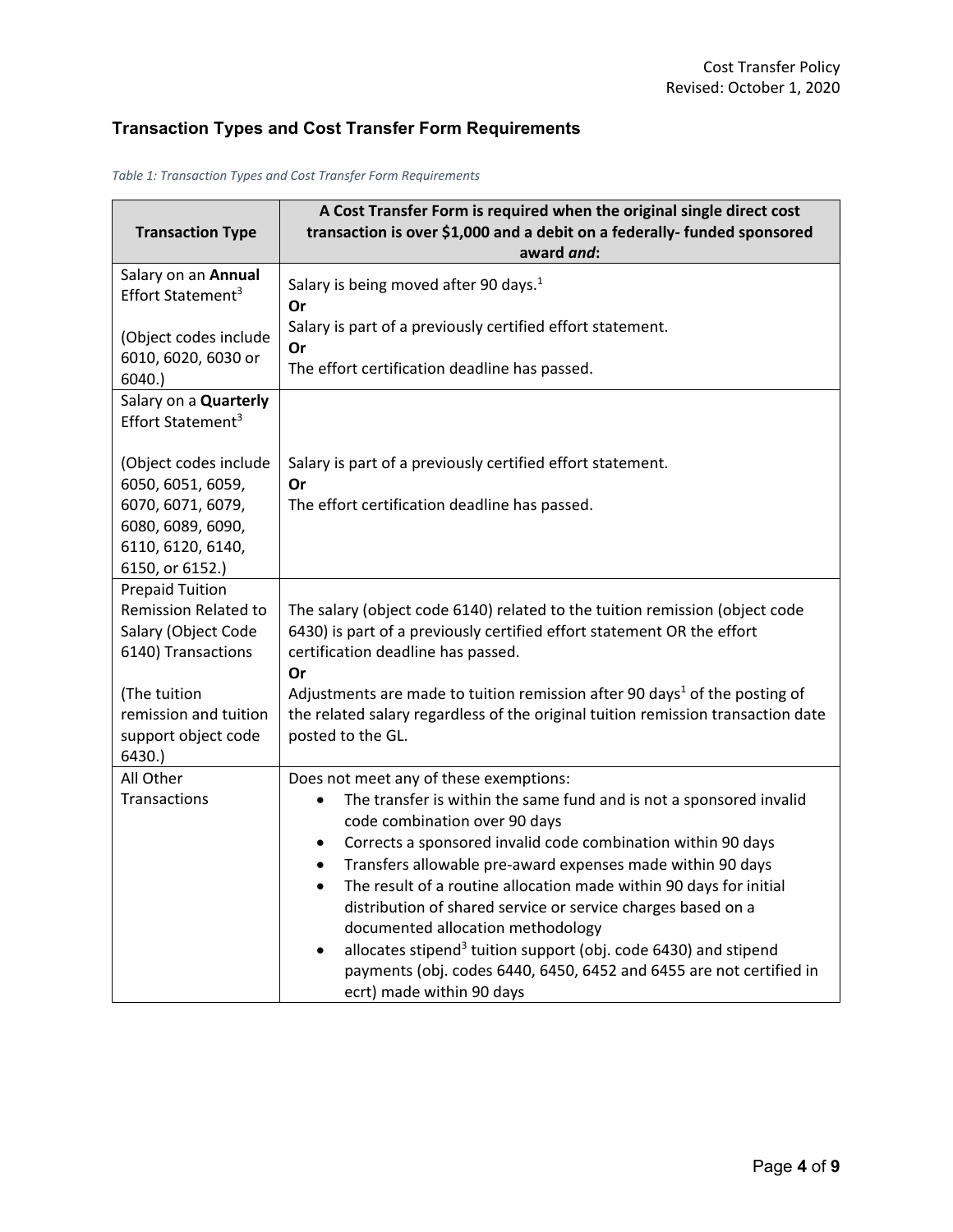## **Policy Exceptions**

In rare cases, there may be compelling circumstances where exceptions to this policy may be warranted. It is recommended that exception requests be discussed with the school/tub level official and OSP Research Finance Team prior to preparing the justification and corrective action plan (CAP). All cost transfer exception requests will be reviewed on a case-by-case basis and must include a detailed justification and as much information as possible to assist the reviewer in evaluating the request. Requests for an exception to this policy must be in writing, signed by the school/tub's Director of Research Administration, Financial Dean, or equivalent position, must be accompanied by a CAP and submitted to the Assistant Vice President (AVP) of OSP. After considering the request, the AVP of OSP will then determine whether to grant or deny the exception as well as the duration, review process, and process for closing out the CAP.

### **Definitions**

#### **Action Memo**

The official University communication regarding a sponsored award notice accepted by the University. Certain award terms and conditions, dates and dollars, and accounts activated for the award are included. The Action Memo is also used to communicate authorized internal requests and administrative changes.

#### **Activity**

Six-digit chart value and required segment of the sponsored account string that captures the purpose or use of funds.

#### **Account Group**

Numeric identifier that groups accounts (fund/activity/subactivity) together for financial reporting purposes. A new account group is created for each budget year when year logic is used. The subactivities (i.e., main, part of, and subcontract) are reported in aggregate by account group.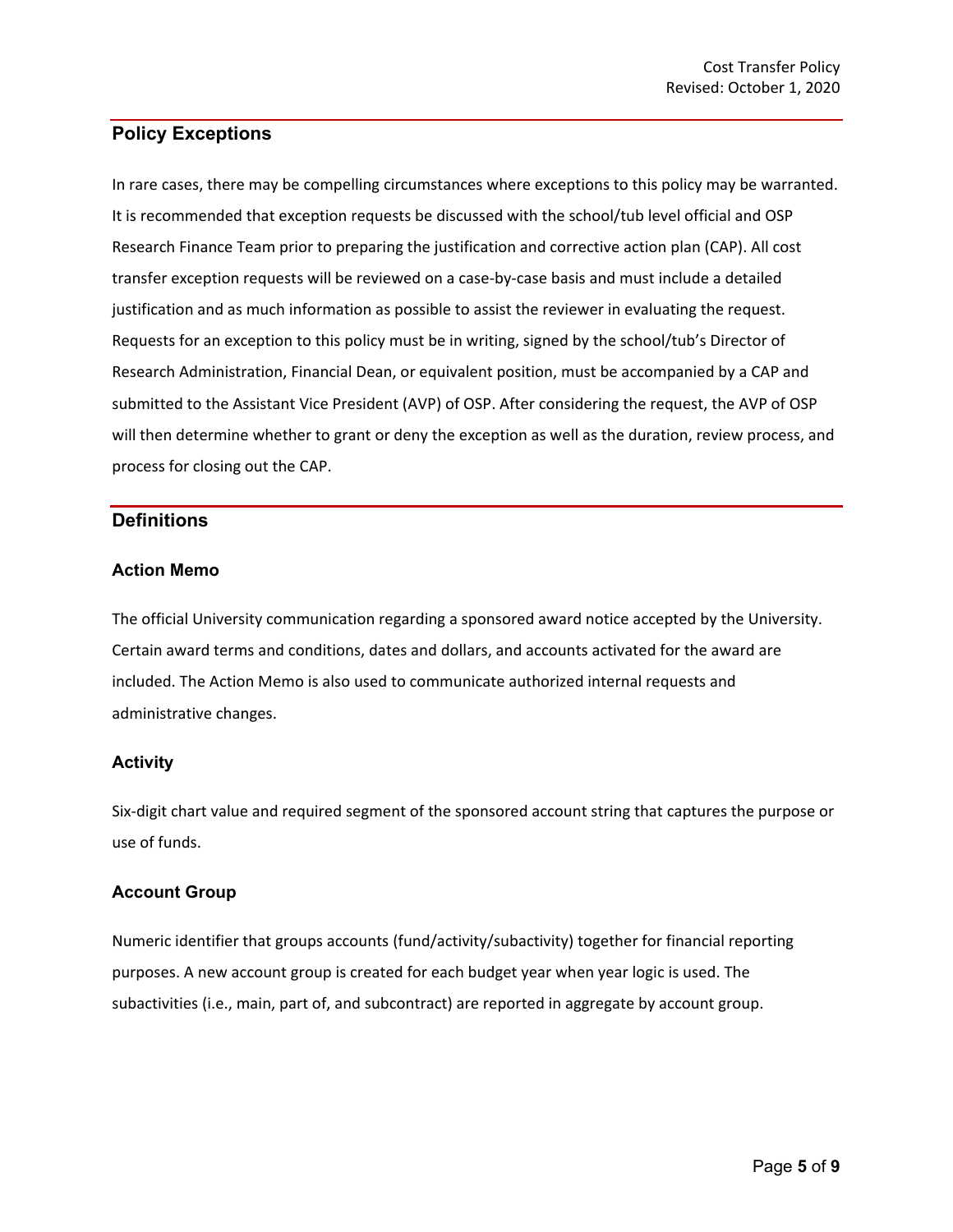#### **Corrective Action Plan**

Set of written actions to correct an issue, a problem, or lack of internal control that is developed to prevent the event from re-occurring

#### **Cost Transfer**

A cost transfer (CT) is mechanically a journal in the Oracle GL system that transfers an expense onto a federally-funded sponsored award previously recorded elsewhere on Harvard's General Ledger (GL) **and** identified by Harvard as requiring institutional approval before it can be posted to the GL. Must be identified as an over or under 90 day CT (Cost Transfer) in the journal batch name.

#### **Final Figure**

Cumulative expenditures reported to the sponsor that are logged in GMAS by sub-activity

#### **GMAS: Grants Management Application Suite**

GMAS is the University's system of record for proposals, awards, financials, and documentation related to sponsored projects.

#### **Invalid Sponsored Code Combination**

A charge in the General Ledger for which the fund-activity-subactivity combination does not exist in GMAS. Please note: Transactions posted to invalid code combination(s) do not appear in the project financials in GMAS and are not included on invoices or financial reports to our sponsors. They do, however, appear in the GL and are the financial responsibility of the department.

#### **Routine Reallocation of Costs**

Reallocation of certain costs allowed for initial distribution of shared service or service charges based on a documented allocation methodology.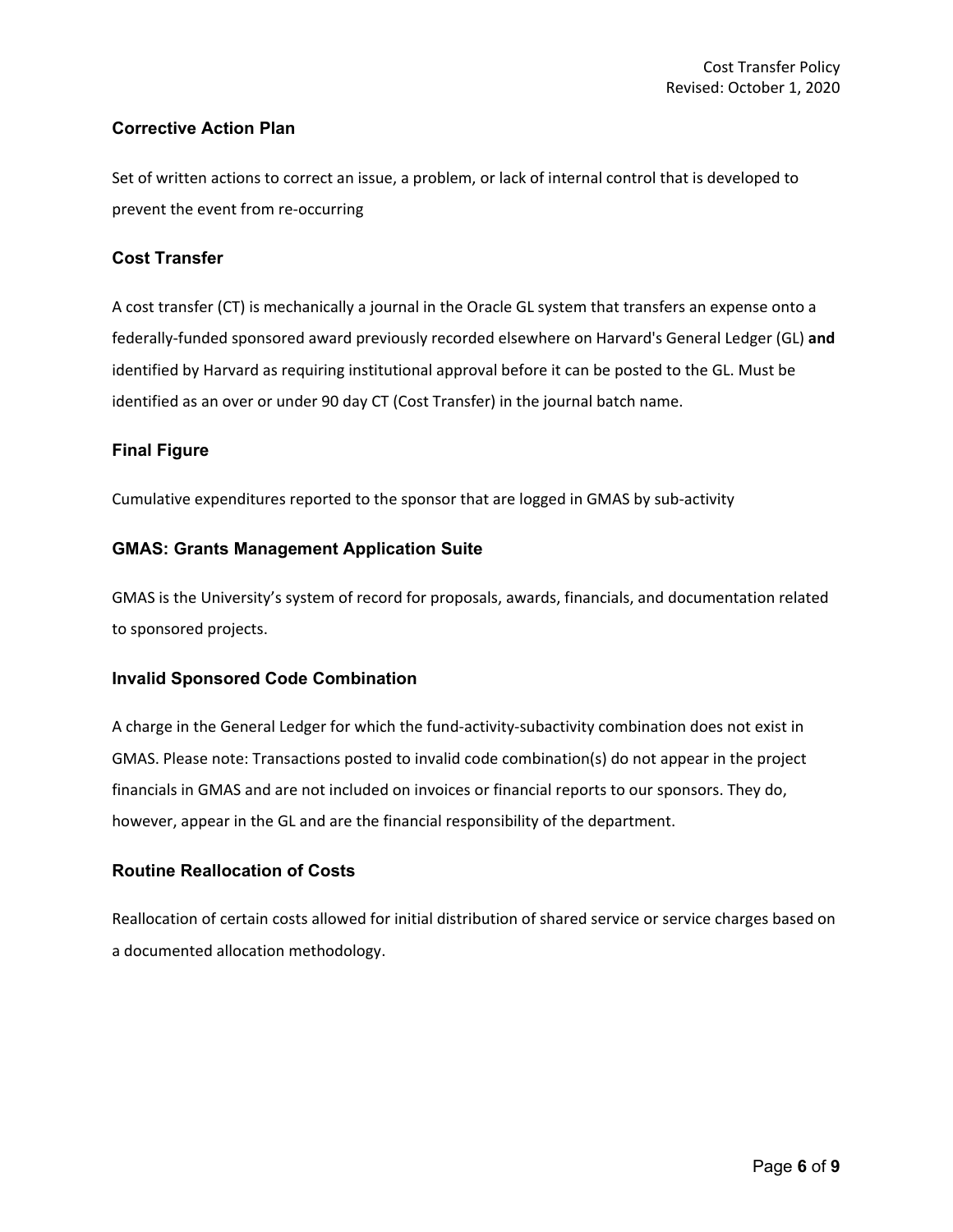#### **Sponsored Account**

A sponsored account is the unique combination of a fund, activity and subactivity as set up in GMAS used to process transactions of a sponsored award in the Harvard General Ledger. Typically, there are three types of sponsored accounts: a main account, a part of account and a subcontract account.

#### **Stipend**

Stipends are payments made to individuals for subsistence support or to defray expenses during a period of academic appointment. Stipend payments are not compensation for services rendered and, therefore, are not allowable on federal awards unless the purpose of the agreement is to provide training to selected participants and the charge is approved by the sponsoring agency (OMB Circular Uniform Guidance, Subpart E). (Note: The stipend object codes include 6440, 6450, 6452, and 6455 (not certified in ecrt). The stipend object code associated with tuition support is 6440. Be sure individuals have been classified appropriately and are being paid on appropriate object codes. Failure to classify individuals correctly jeopardize both Harvard and the individual from a legal and IRS perspective. In the event an appointment is misclassified (stipendee or employee) please contact your tub official for required steps.

#### **Subactivity**

A subactivity is a 4-digit value within Harvard's Chart of Accounts that helps to identify tasks, phases, years, or sub-categories within an activity of an award. A subactivity is required for sponsored awards and allows an award to be broken down by tasks and/or grant years.

#### **Submitted Financial Reports and/or Final Invoices**

Many sponsors require the submission of annual and/or final financial reports or invoices at the end of each budget period and/or end of the project. Final reports and/or final invoices are submitted at the award termination. The final report also includes annual reports for a specific budget period when the award is set up under year logic and the accounts for the reporting period require final figures for closeout.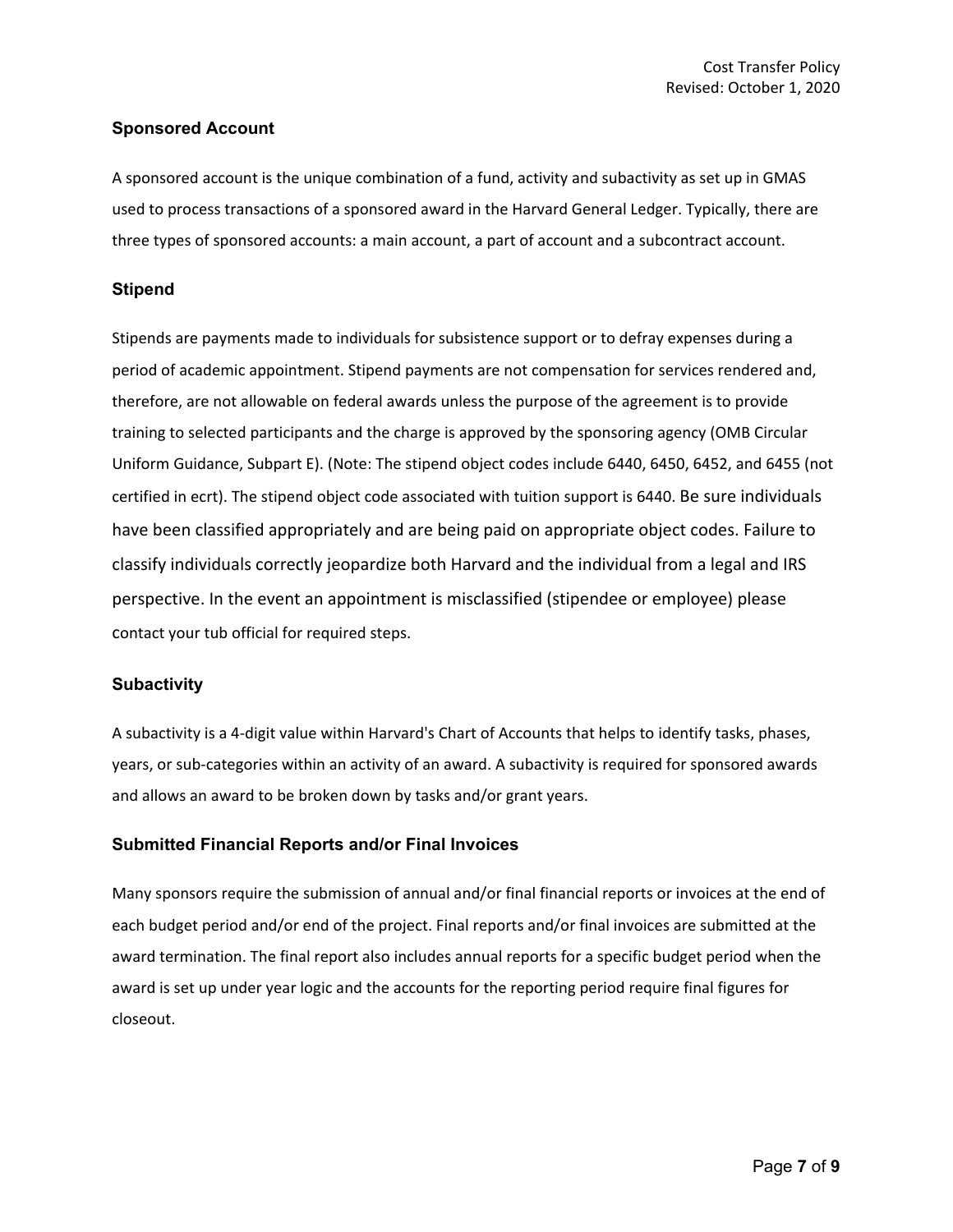#### **Tuition Remission**

The portion of a salaried graduate student's tuition and fees charged to sponsored research awards as part of compensation package for performing necessary work on the research project. The allocation of tuition payments must be no more than salary distribution of relevant work effort on the research award. Tuition remission is subject to effort reporting. The tuition remission and tuition support object code is 6430.)

#### **Tuition Support**

A scholarship payment made to an individual who has a stipendee status during a period of academic appointment. The tuition support is not compensation for services rendered. In general, it should only be charged to sponsored training grants and sponsored fellowship awards when the primary purpose is to aid the individual in pursuit of personal studies or research.

## **Cost Transfer Contacts**

- FAS/SEAS: [Nuala McGowan](mailto:nmcgowan@fas.harvard.edu)
- HGSE[: Tiffany Cott](mailto:tiffany_cott@gse.harvard.edu)
- HKS: [Carrie Kachoria](mailto:carrie_kachoria@hks.harvard.edu)
- HMS[: Rita Bergemann](mailto:RITA_BERGEMANN@hms.harvard.edu)
- SPH: [Kristie Froman](mailto:kfroman@hsph.harvard.edu)

#### **Related Polices and Guidance**

- [Academic Service Center Policy](https://osp.finance.harvard.edu/service-centers)
- [Capital Equipment Policy for Schools with Sponsored Research](https://osp.finance.harvard.edu/capital-equipment-policy)
- [Effort Reporting Policy](https://osp.finance.harvard.edu/effort-reporting-policy)
- [Sponsored Financial Reporting and Closeout Policy](https://osp.finance.harvard.edu/sponsored-financial-reporting-and-closeout-policy)
- [General Records Schedule](https://grs.harvard.edu/) (requires HarvardKey login)
- [Sponsored Expenditures Guidelines](https://osp.finance.harvard.edu/sponsored-expenditures-guidelines)
- [Internal Billing Transactions Policy](https://policies.fad.harvard.edu/pages/internal-billing-transactions)

#### **Resources**

- [Cost Transfer Form](https://osp.finance.harvard.edu/files/office-for-sponsored-programs/files/cost_transfer_form_effective_july_2018.pdf)
- [Cost Transfer Procedures](https://osp.finance.harvard.edu/office-for-sponsored-programs/files/cost_transfer_procedures_october_2020.pdf)
- [Cost Transfer Process](https://osp.finance.harvard.edu/cost-transfer-process)
- [Cost Transfer Calculator](https://osp.finance.harvard.edu/files/office-for-sponsored-programs/files/cost_transfer_calculator_september_2019.xlsx)
- [Cost Transfer Preparer and Approver Checklist](https://osp.finance.harvard.edu/files/office-for-sponsored-programs/files/cost_transfer_preparer_and_approver_checklist_august_2020.pdf)